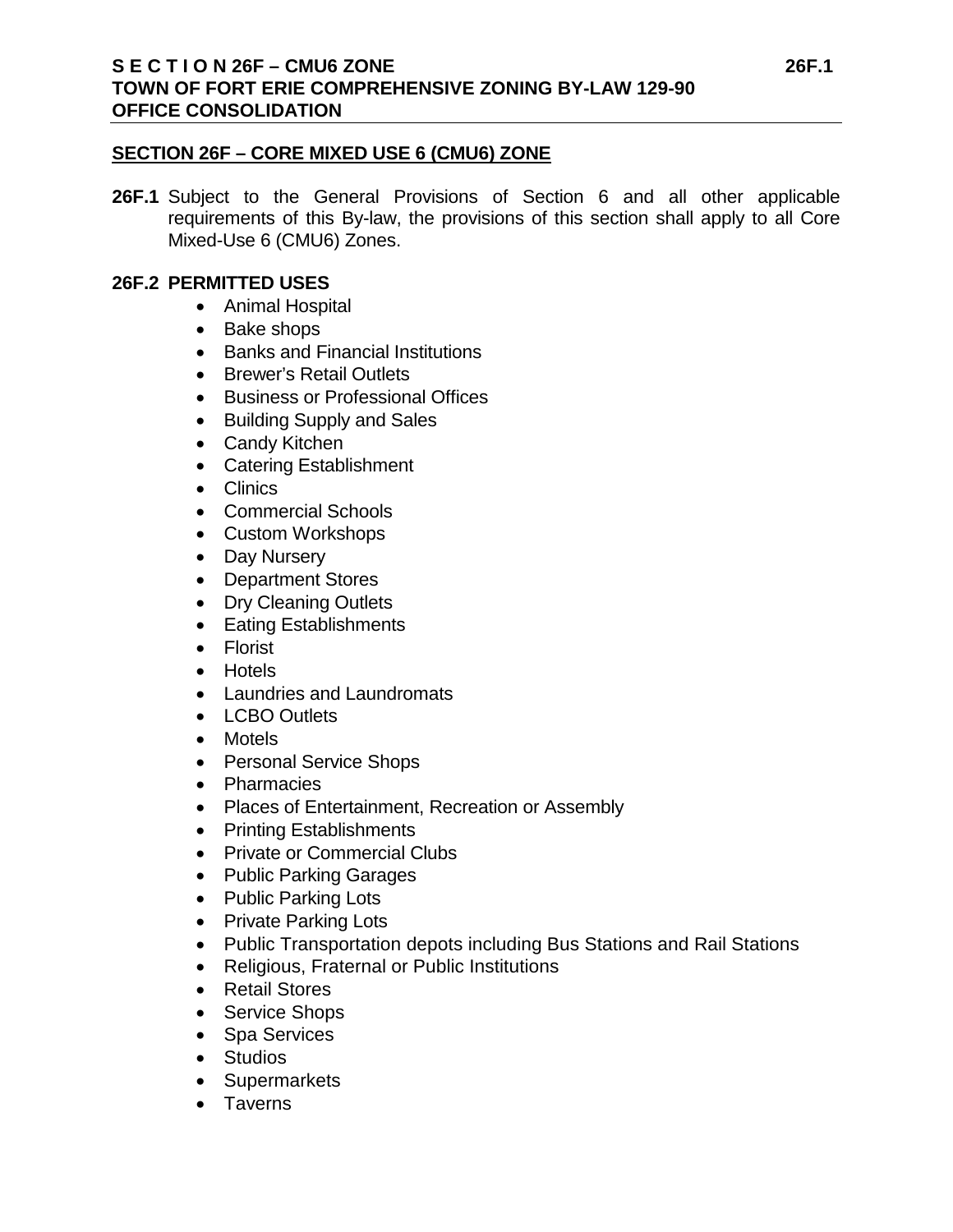- Video Outlet Sales and Rental Establishments
- Existing stand-alone residential uses
- Dwelling Units
- Uses, buildings and structures accessory to any permitted commercial or residential use

### **26F.3 ZONE REGULATIONS**

| Minimum Lot Frontage                                    | 0m                                                                                                                                                                                                                                          |
|---------------------------------------------------------|---------------------------------------------------------------------------------------------------------------------------------------------------------------------------------------------------------------------------------------------|
| Minimum Lot Area                                        | $0$ sq. m.                                                                                                                                                                                                                                  |
| Minimum Front Yard Setback                              | 0 <sub>m</sub>                                                                                                                                                                                                                              |
| Minimum Interior Side Yard                              | Om, except the minimum side yard abutting a residential<br>zone shall be 2.5m                                                                                                                                                               |
| Minimum Exterior Side Yard                              | 0 <sub>m</sub>                                                                                                                                                                                                                              |
| Minimum Rear Yard                                       | 4.5m except the minimum rear yard abutting a<br>residential zone shall be 10m                                                                                                                                                               |
| Maximum Building Height                                 | 3 storeys<br>Ð<br>12 <sub>m</sub><br>II)                                                                                                                                                                                                    |
| <b>Required Parking</b>                                 | Commercial uses within the CMU6 Zone shall be<br>exempted from the parking and loading requirements of<br>this By-law with the exception of buildings containing<br>dwelling units where the provisions of Subsection 26F.4<br>shall apply. |
| Maximum Main Floor GFA<br>permitted for Residential use | 49%                                                                                                                                                                                                                                         |

# **26F.4 REGULATIONS FOR DWELLING UNITS**

All of the provisions of Subsection 18.3 shall apply, except that notwithstanding the regulations contained in Section 18.3 (d), a minimum of one parking space shall be provided for each dwelling unit via one, or a combination of the following means:

- a) On the same lot as the dwelling unit, or
- b) In a dedicated area within a municipal parking lot through a licensing agreement or paid permitting system for a municipal parking lot that is located within 200 m of the property containing the dwelling unit, or
- c) In an area of a private parking lot that contains an easement in favour of the owner of the dwelling unit that is located within 200 m of the property containing the dwelling unit.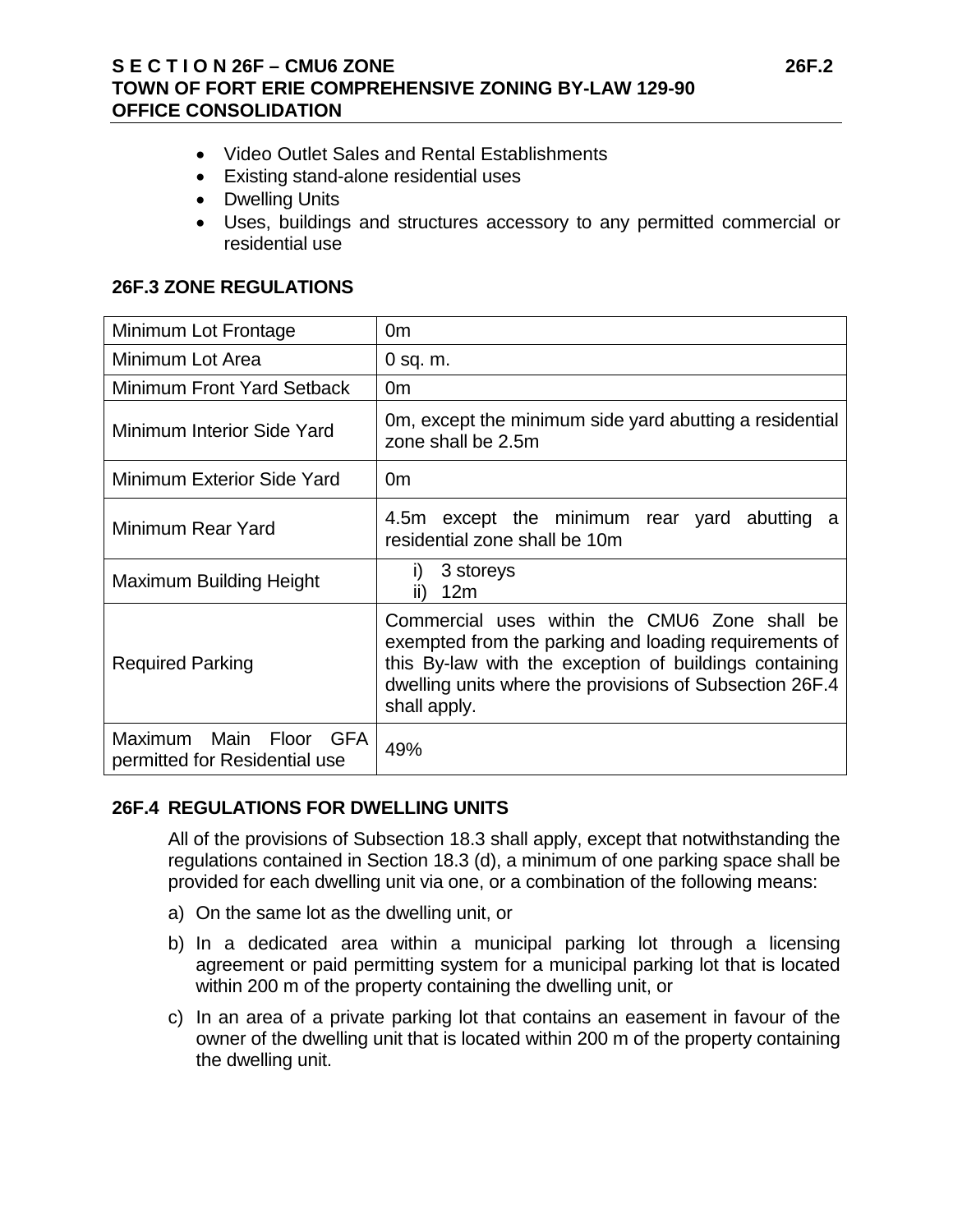#### **26F.5 REGULATIONS FOR DWELLING UNITS IN CMU6 ZONE**

(i) The provisions of Subsection 18.3 shall apply to dwelling units in the Core Mixed Use 6 (CMU6) Zone.

#### **26F.6 REGULATIONS FOR EXISTING STAND ALONE DWELLING UNITS**

- (i) The regulations of Section 11.3 shall apply to single detached dwelling units located on a separate lot.
- (ii) The regulations of Section 13.4 shall apply to semi-detached dwelling units located on a separate lot.
- (iii) The regulations of Section 13.5 shall apply to duplex dwelling units located on a separate lot.

#### **26F.7 DRIVE-THRU LANES**

(i) Notwithstanding the regulations of Subsection 18.6, Drive-Thru Lanes are prohibited in the Core Mixed Use 6 CMU6 Zone.

#### **EXCEPTIONS TO CORE MIXED USE 6 (CMU6) ZONE**

#### **CMU6-612 (2-2018) - 85, 91-93, 95, 103, 109, 111, 129, 131-139, 0, 155, 161, 169 and 177 Niagara Boulevard**

These lands are zoned "Core Mixed Use 6 (CMU6-612) Zone" and all of the provisions that relate to lands zoned " Core Mixed Use 6 CMU6 Zone " by this By-law shall apply to those lands zoned " Core Mixed Use 6 (CMU6-612) Zone ", except:

Notwithstanding the provisions of Subsection 26F.3:

- a) Maximum Height 5 storeys (16m)
- b) Setback from any Residential Zone 15m

# **CMU6-613 (2-2018) - 78, 80, 90, 98, 108-112 and 114 Niagara Boulevard**

These lands are zoned "Core Mixed Use 6 (CMU6-613) Zone" and all of the provisions that relate to lands zoned " Core Mixed Use 6 CMU6 Zone " by this By-law shall apply to those lands zoned " Core Mixed Use 6 (CMU6-613) Zone ", except:

Notwithstanding the provisions of Subsection 26F.3:

- a) Maximum Height 5 storeys (16m)
- 
- b) Maximum Main Floor GFA permitted 0% (Prohibited) for Residential use